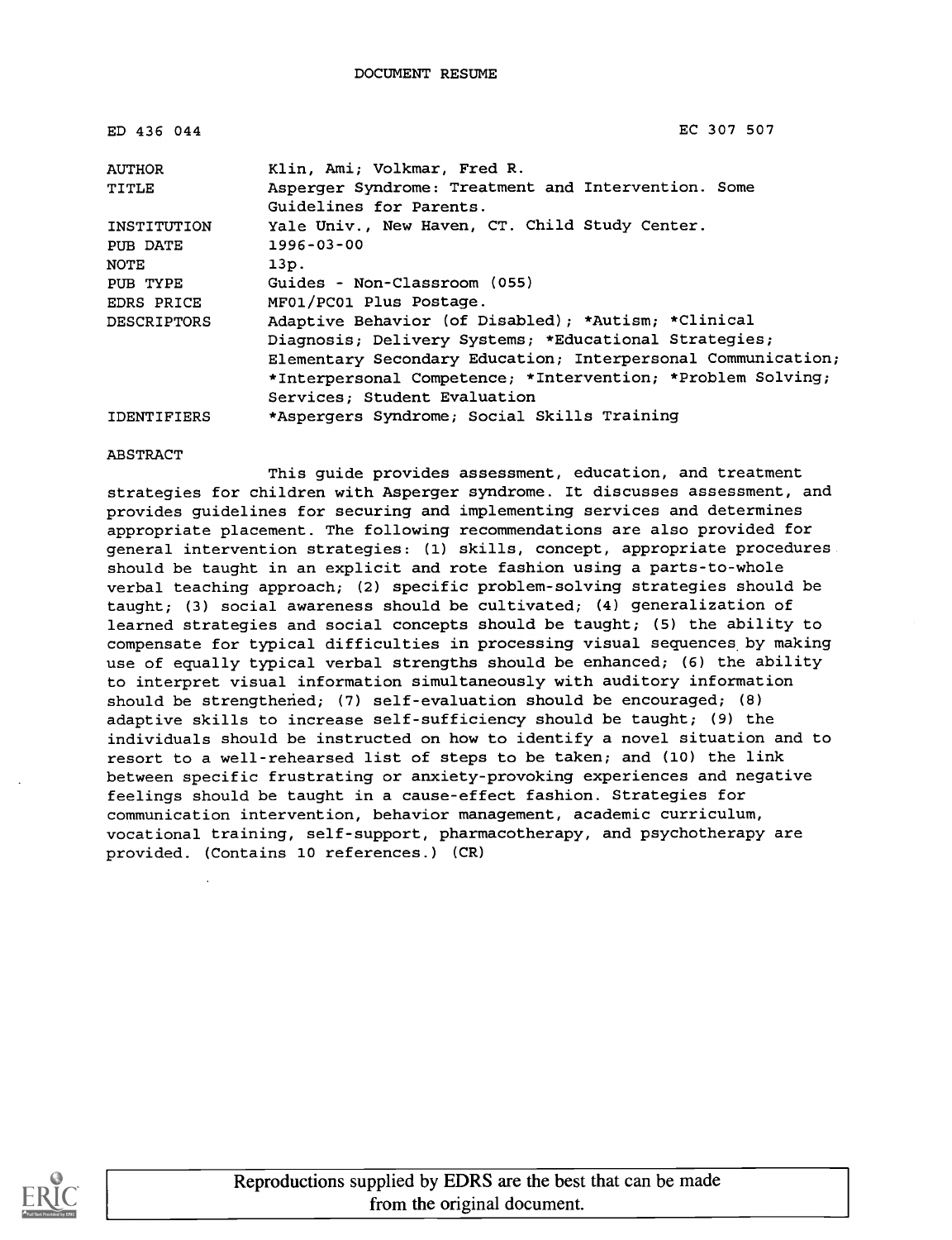ED 436 044

# Asperger Syndrome: Treatment and Intervention

# Some Guidelines for Parents

## Ami Klin, Ph.D., and Fred R. Volkmar, M.D. Yale Child Study Center



| PERMISSION TO REPRODUCE AND<br>DISSEMINATE THIS MATERIAL HAS<br><b>BEEN GRANTED BY</b> |  |
|----------------------------------------------------------------------------------------|--|
| TO THE EDUCATIONAL RESOURCES<br>INFORMATION CENTER (ERIC)                              |  |

Learning Disabilities Association of America March 1996



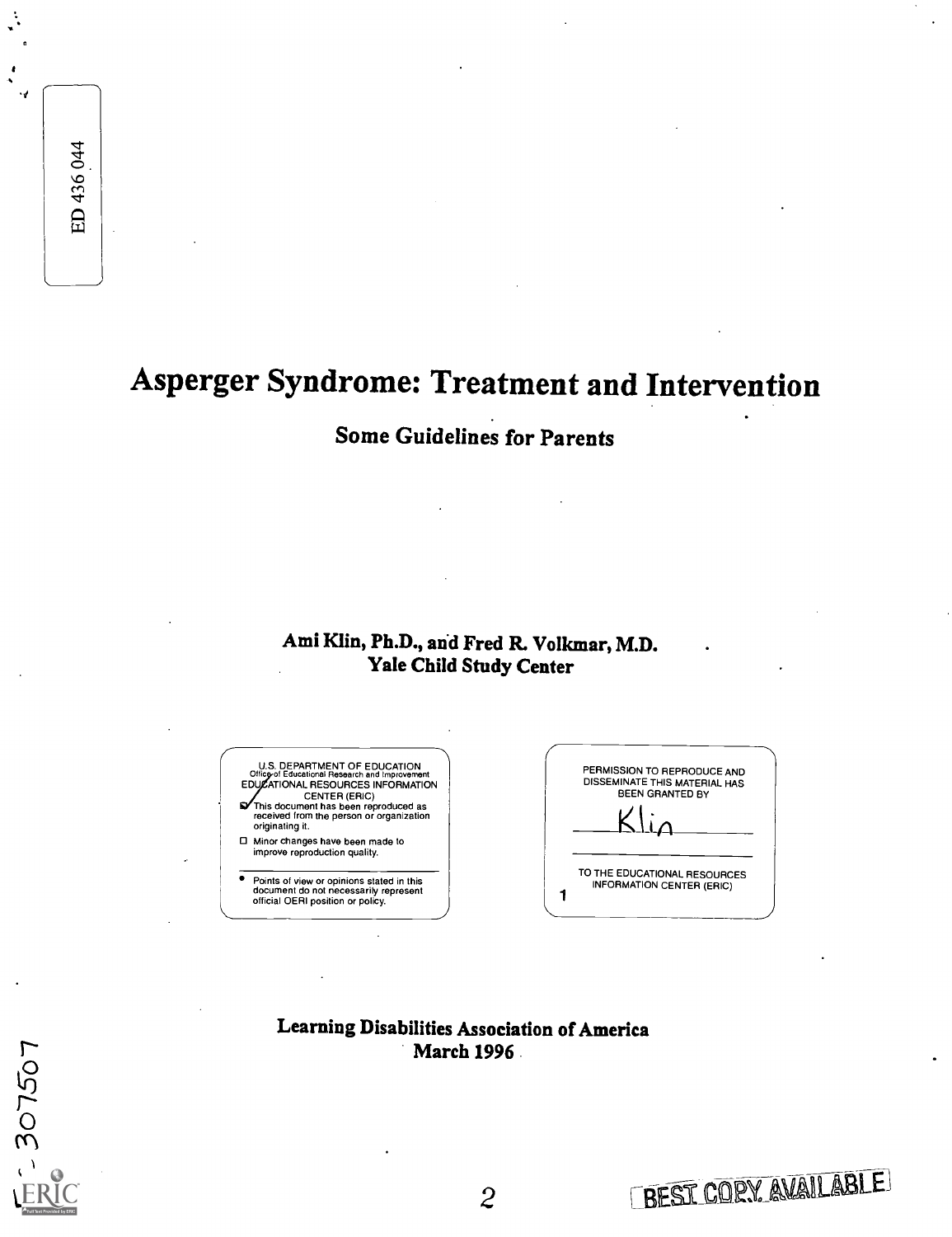### Asperger Syndrome

# Asperger Syndrome: Treatment and Intervention

### Introduction:

¢.

Asperger syndrome (AS) is a severe developmental disorder characterized by major difficulties in social interaction, and restricted and unusual patterns of interest and behavior. There are many similarities with "autism without mental retardation" (or "Higher Functioning Autism"), and the issue of whether Asperger syndrome and Higher Functioning Autism are different conditions is not yet resolved. Nevertheless, a considerable body of knowledge regarding this condition has been evolving in the past few years. A summary of issues regarding assessment and diagnosis of Asperger Syndrome are discussed in some detail in a related booklet circulated by the Learning Disabilities Association of America, and readers are advised to consult that text prior to reading the following guidelines. The present text is an attempt to summarize a series of concrete proposals for treatment and intervention, with a view to provide parents and care providers with specific suggestions that may be helpful in devising educational and treatment programs for children and adolescents affected by this severe form of social learning disability. Because of space constraints, these suggestions are by necessity brief. Parents and care providers seeking additional information are referred to the more comprehensive reviews listed in the "Further Reading" section at the end of this booklet.

Every treatment and intervention program starts with a thorough assessment of the child's deficits *and* assets in the context of a transdisciplinary evaluation including assessments of behavioral (or psychiatric) history and current presentation, neuropsychological functioning, communication patterns (particularly the use of language for the purpose of social interaction, or Pragmatics), and adaptive functioning (the individual's ability to translate potential into competence in meeting the demands of everyday life). The final formulation should include a characterization of the child's deficits and abilities in these various areas. The actual diagnostic assignment should be the final step in the evaluation. Labels are necessary in order to secure services and guarantee a level of sophistication in addressing the child's needs. The assignment of a label, however, should be done in a thoughtful way, so as to minimize stigmatization and avoid unwarranted assumptions. Every child is different. If one were to observe a group of individuals with Asperger Syndrome, one would probably be more impressed by how they differ than by how they are alike. Therefore, it is absolutely crucial that intervention programs derived from comprehensive evaluations are individualized to insure that they address the unique profile of needs and strengths exhibited by the given child. The psychiatric label should never be assumed to convey a precise preconceived set of behaviors and needs. Its main function is to convey an overall sense of the pattern of difficulties present. Professionals should never start a discussion of the child's needs by evoking the label. Rather, they should provide a detailed description of evaluation findings that resulted in the diagnosis of Asperger Syndrome. A discussion of any inconsistency with the diagnosis, as well as of the clinician's level of confidence in assigning that diagnosis, should also be provided.

The following set of guidelines reflects our clinical and research experience with Asperger Syndrome in the past few years. It should not be applied in specific cases without a thoughtful

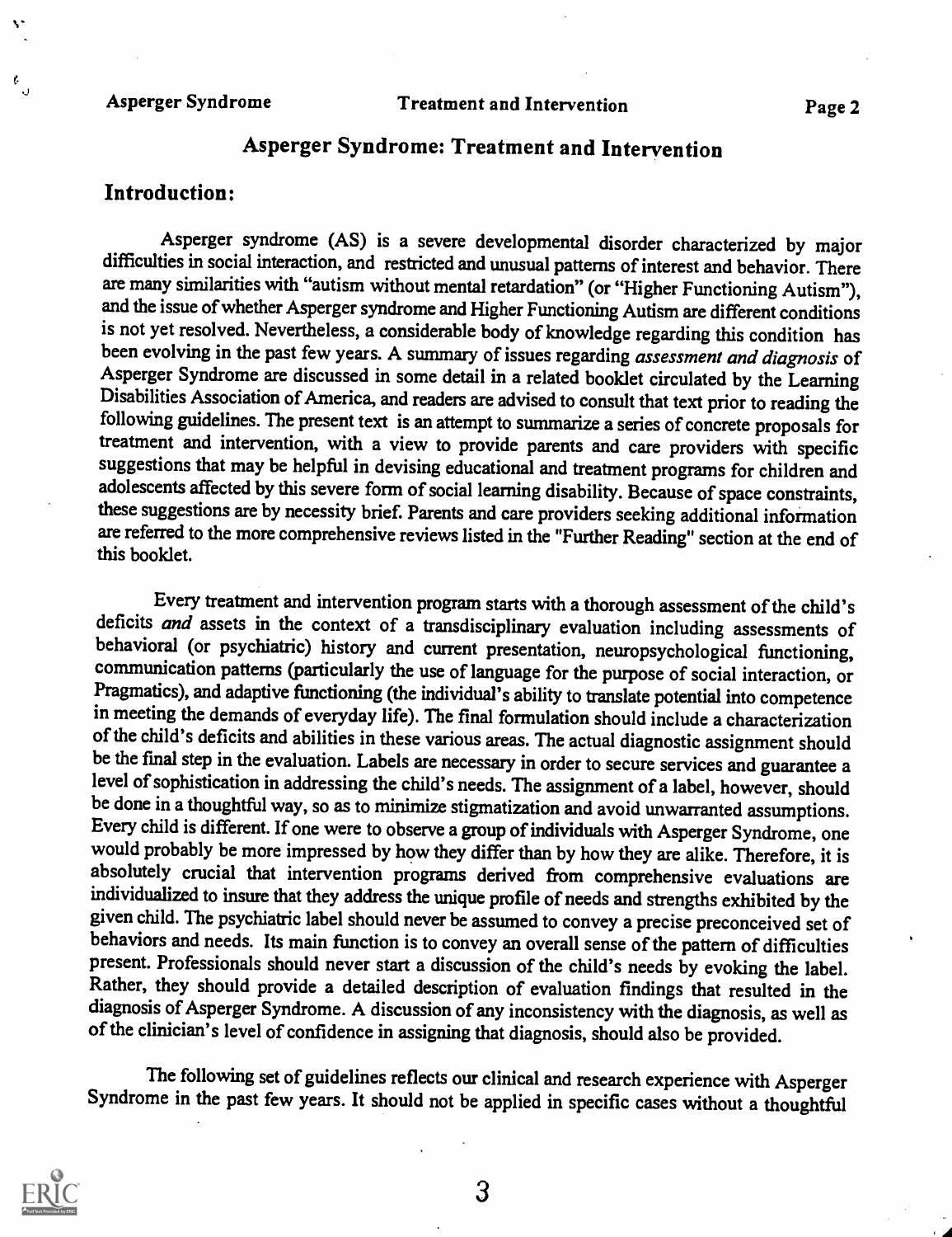∴\*:

U<sup>ia</sup>

discussion of the individual child's profile. The specific guidelines should be seen as a series of suggestions to be considered when planning for the individual's educational, treatment, and vocational program. In sum: Do not take the diagnosis of Asperger Syndrome for granted - ask for details and for the individualized profile of your child; do not accept a discussion of your child's profile that does not include strengths that may be utilized in the intervention program; and do not accept an intervention program that is based solely on the diagnosis - ask for the development of tan appropriate program on the basis of your child's profile, his/her educational setting or living conditions, and realistic short-term and long-term goals.

# Some Guidelines for Treatment and Intervention

### **EI** Securing and Implementing Services

The authorities who decide on entitlement to services are usually unaware of the extent and significance of the disabilities in Asperger Syndrome (AS). Proficient verbal skills, overall IQ usually within the normal or above normal range, and a solitary life style often mask outstanding deficiencies observed primarily in novel or otherwise socially demanding situations, thus decreasing the perception of the very salient needs for supportive intervention. Thus, active participation on the part of the clinician, together with parents and possibly an advocate, to forcefully pursue the patient's eligibility for services is needed. It appears that, in the past, many individuals with AS were diagnosed as learning disabled with eccentric features, a nonpsychiatric diagnostic label that is much less effective in securing services. Others, who were given the diagnosis of autism or PDD-NOS, had often to contend with educational programs designed for much lower functioning children, thus failing to have their relative strengths and unique disabilities properly addressed. Yet another group of individuals with AS are sometimes characterized as exhibiting "Social-Emotional Maladjustment"<br>(SEM), an educational label that is often associated with conduct problems and willful maladaptive behaviors. These individuals are often placed in educational settings for individuals with conduct disorders, thus allowing for possibly the worse mismatch possible, namely of individuals with a very naïve understanding of social situations in a mix with those who can and do manipulate social situations to their advantage without the benefit of self-restraint. It is very important, therefore, to stress that although individuals with AS often present with maladaptive and disruptive behaviors in social settings, these are often a result of their narrow and overly concrete understanding of social phenomena, and the resultant overwhelming puzzlement they experience when required to meet the demands of interpersonal life. Therefore, the social problems exhibited by individuals with AS should be addressed in the context of a thoughtful and comprehensive intervention needed to address their social disability - as a curriculum need, rather than punishable, willful behaviors deserving suspensions or other reprimands that in fact mean very little to them, and only exacerbate their already poor self-esteem.

Situations that maximize the significance of the disability include unstructured social situations (particularly with same age peers), and novel situations requiring intuitive or quickadjusting social problem-solving skills. Therefore, it is important that any evaluation intended to



4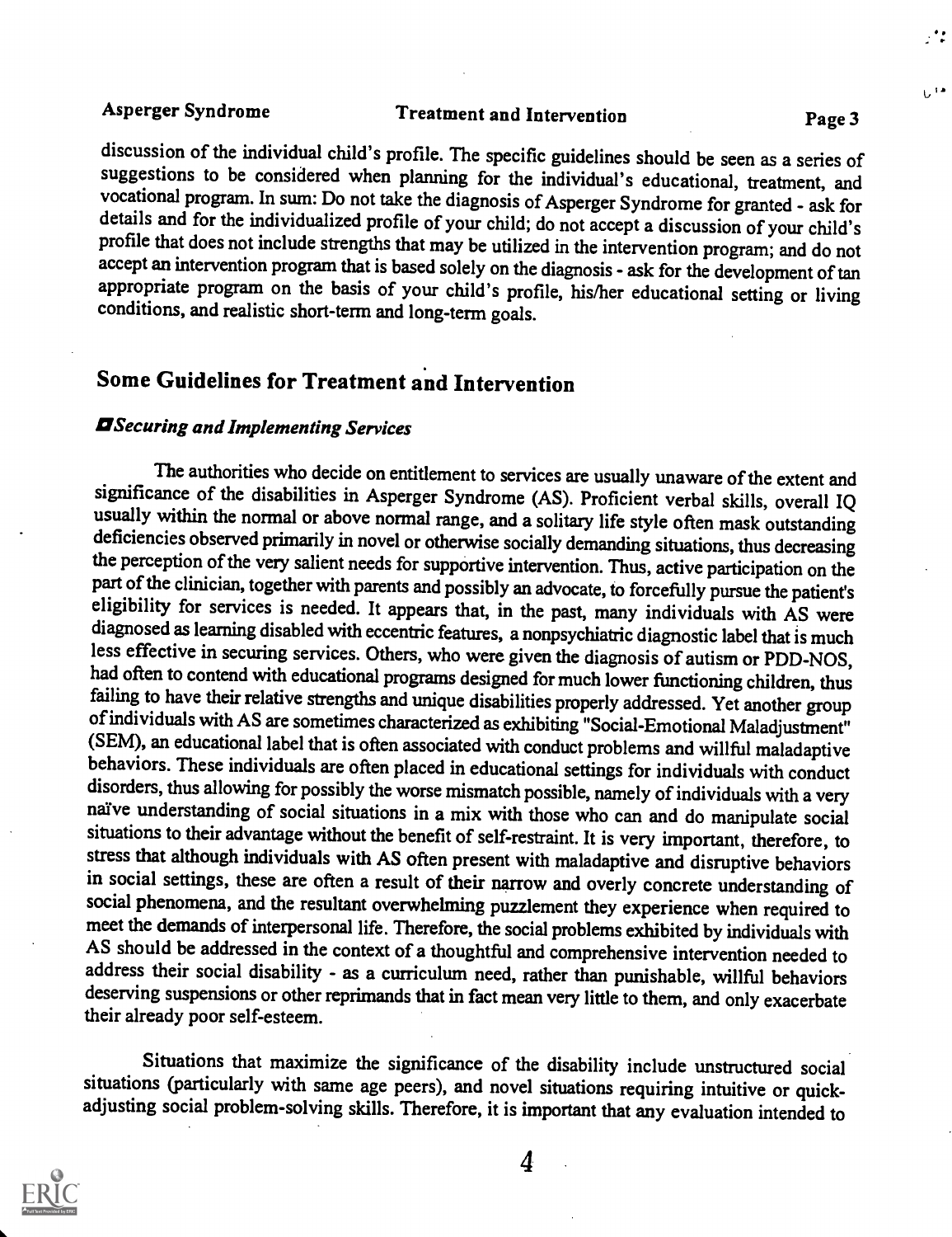$\mathcal{A}$ 

 $\cdot$ 

### Asperger Syndrome Treatment and Intervention Page 4

ascertain the need for special services include detailed interviews with parents and professionals knowledgeable of the child in naturalistic settings (such as home and school), and, if possible, direct observations of the child in unstructured periods such as recess or otherwise unsupervised settings.

### *¤* General intervention setting

The applicable educational ideology as well as quality of available services vary enormously from school district to school district, across the Country as well as within the various States, and sometimes across time for the same school district. It is very important that parents become well acquainted with the following factors involved in securing appropriate placement and programming for their child:

(1) the range of services available in their school district: parents should make an attempt to visit the various suggested educational placements and service providers available in their school districts so as to obtain first-hand knowledge and feelings about them, including the physical setting, staffing, adult/student ratio, range of special/support services, and so forth;

(2) knowledge of model programs: parents should make an effort to locate programs (public or private) that are thought to provide high quality services according to local experts, parent support organizations, or other parents. Regardless of whether or not they would like for their child to be placed in that program, a visit to it may provide parents with a model and criteria with which to judge the appropriateness of the local program offered to them;

(3) knowledge of the PPT (Planning and Placement Team) process: it is crucial that parents become acquainted with the PPT process so as to become effective advocates for their children. They should be counseled by clinicians, parent advocates, or legal aides as to their rights as parents of children with disabilities, and as to the alternatives available to them. Parents should attempt to avoid a confrontational or adversarial approach in the same way that they should avoid complacency and passivity. Parents should know that the legal mandate is provision of "appropriate services" to their children. Note that this does not mean the best, nor the most expensive. If parents or their representatives approach the PPT process demanding the latter, they may be seen as preempting both the due examination of the child's needs by the school district authorities, as well as the actual decision. Experience has shown that the most efficacious approach is to secure independent evaluations (to which you should be entitled) of both the child's needs and any programs offered by the school district, and to present the case for appropriate programming based on evaluation findings and recommendations. In a great number of cases, the final decision is beneficial, as most educational providers are eager to serve their clients to the best of their abilities. In fact, across the country, a number of service providers are making a special attempt to better acquaint themselves with the special needs of children with social learning disabilities, to train themselves and their staff, and to creatively establish better individualized programs. Nevertheless, if parents are met with unreasonable uncooperativeness, they should seek the advice of other parents or of parent advocates, and even, if necessary, resort to the services of lawyers experienced in the area of disabilities.

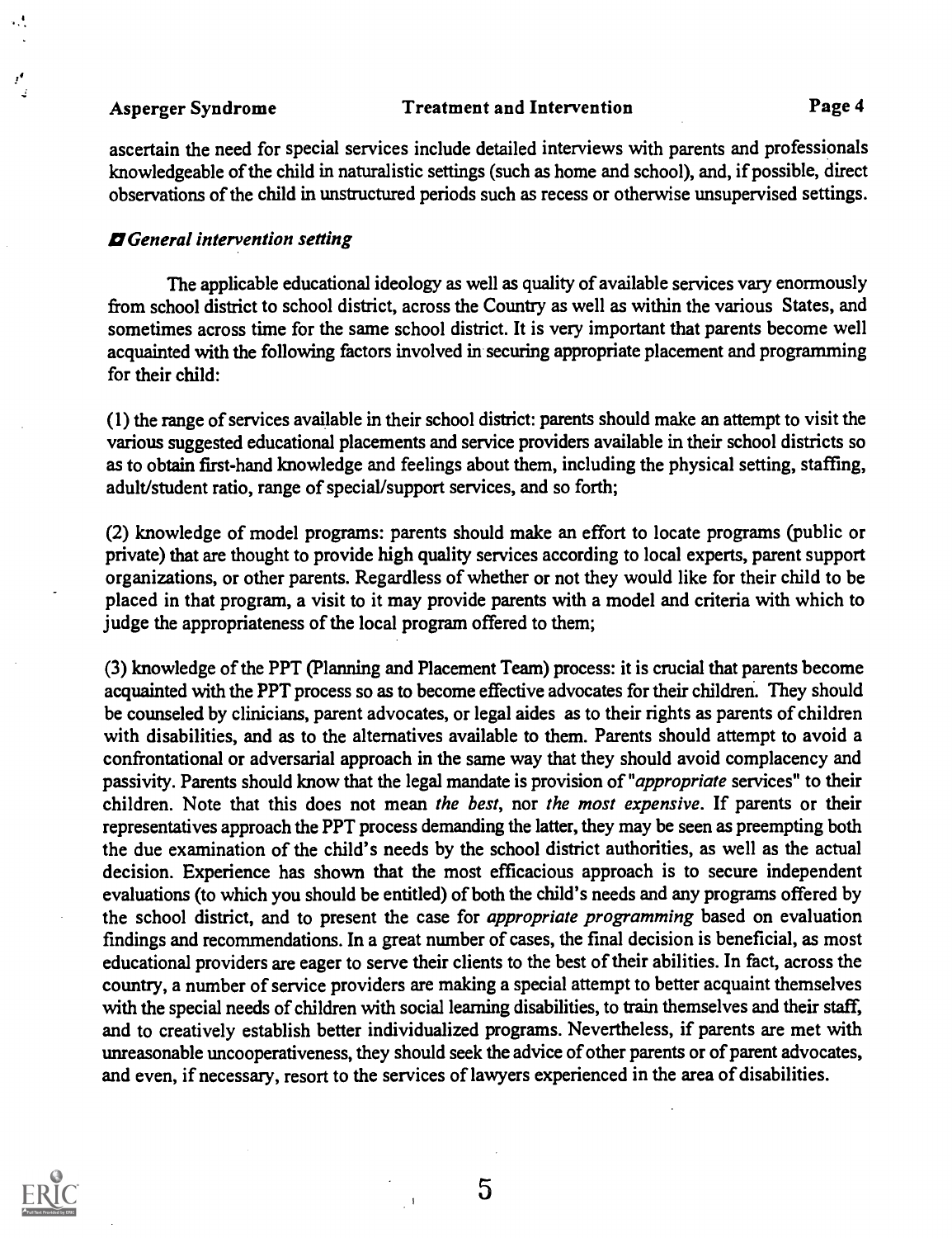$\mathbf{t}$  :

The following are positive program specifications to be kept in mind when deciding on appropriate placements and programs for individuals with AS. They may not be applicable to every individual with AS, nor are they feasib

(1) Relatively small setting with ample opportunity for individual attention, individualized approach, and small work groups;

(2) The availability of a communication specialist with a special interest in pragmatics and social skills training, who can be available for individual and small group work, and who can also make a communication and social skills training intervention an integral part of all activities, implemented at all times, consistently, and across staff members, settings, and situations. This professional should also act as a resource to the other staff members;

(3) Opportunities for social interaction and facilitation of social relationships in fairly structured and supervised activities;

(4) A concern for the acquisition of real-life skills in addition to the academic goals, making use of creative initiatives and making full use of the individual's interests and talents. For example, given the fact that individuals with  $\overline{AS}$  often excel in certain activities, social situations may be constructed so as to allow him or her the opportunity to take the leadership in the activity, explaining, demonstrating, or teaching others how to improve in the particular activity. Such situations are ideal to help the individual with AS (a) take the perspective of others, (b) follow conversation and social interaction rules, and (c) follow coherent and less one-sided goal-directed behaviors and approaches. Additionally, by taking the leadership in an activity, the individual's self-esteem is likely to be enhanced, and his/her (usually disadvantageous) position vis-a-vis peers is for once reversed;

(5) A willingness to adapt the curriculum content and requirements in order to flexibly provide opportunities for success, to foster the acquisition of a more positive self-concept, and to foster an internalized investment in performance and progress. This may mean that the individual with AS is provided with individual challenges in his/her areas of strengths, and with individualized programs in his/her areas of weakness;

(6) The availability of a sensitive counselor who can focus on the individual's emotional well being, and who could serve as a coordinator of services, monitoring progress, serving as a resource to other staff members, and providing effective and supportive liaison with the family.

### **D** General Intervention Strategies

Specific interventions, e.g. teaching practices and approaches, behavioral management techniques, strategies for emotional support, and activities intended to foster social and communication competence, should be conceived and implemented in a thoughtful, consistent



6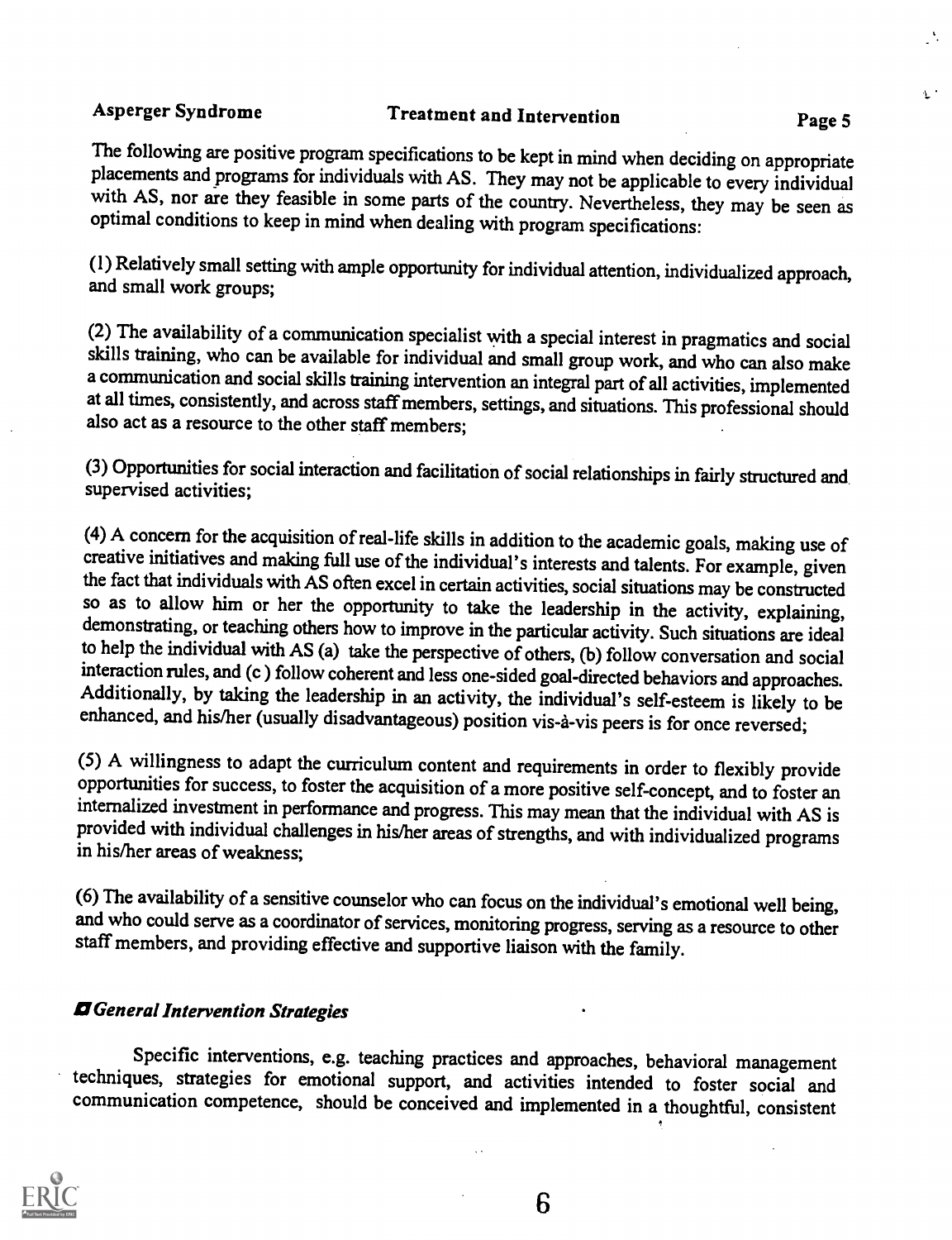$\ddot{\phantom{a}}$ 

 $\boldsymbol{\beta}^{\prime}$  $\overline{I}$ 

Asperger Syndrome Treatment and Intervention Page 6

(across settings, staff members, and situations), and individualized manner. More importantly, the benefit (or lack thereof) of specific recommendations should be assessed in an empirical fashion (i.e., based on an evaluation of events observed, documented or charted), with useful strategies being maintained and unhelpful ones discarded so as to promote a constant adjustment of the program to the specific conditions of the individual child with AS. The following items can be seen as tentative suggestion to be considered when discussing optimal approaches to be adopted. It should be noted, however, that there are degrees of concreteness and rigidity, paucity of insight, social awkwardness, communicative one-sidedness, and so forth, characterizing individuals with AS. Care providers should embrace the wide range of expression and complexity of the disorder, avoiding dogmatism in favor of practical, individualized, and common-sensical clinical judgment. The following suggestions should be seen in this context:

(1) Skills, concepts, appropriate procedures should be taught in an explicit and rote fashion using a parts-to-whole verbal teaching approach, where the verbal steps are in the correct sequence for the behavior to be effective;

(2) Specific problem-solving strategies should be taught for handling the requirements of frequently occurring troublesome situations. Training should also be necessary for recognizing situations as troublesome and applying learned strategies in discrepant situations;

(3) Social awareness should be cultivated, focusing on the relevant aspects of given situations, and pointing out the irrelevancies contained therein. Discrepancies between the individual's perceptions regarding the situation in question and the perceptions of others should be made explicit;

(4) Generalization of learned strategies and social concepts should be instructed, from the therapeutic setting to everyday life (e.g., to examine some aspects of a person's physical characteristics as well as to retain full names in order to enhance knowledge of that person and facilitate interaction in the future);

(5) To enhance the individual's ability to compensate for typical difficulties processing visual sequences, particularly when these involve social themes, by making use of equally typical verbal strengths;

(6) The ability to interpret visual information simultaneously with auditory information should be strengthened, since it is important not only to be able-to interpret other people's nonverbal behavior correctly but also to interpret what is being said in conjunction with these nonverbal cues;

(7) Self-evaluation should be encouraged. Awareness should be gained into which situations are easily managed and which are potentially troublesome. This is especially important with respect to perceiving the need to use prelearned strategies in appropriate situations. Self-evaluation should also be used to strengthen self-esteem and maximize situations in which success can be achieved. Individuals with AS often have many cognitive strengths and interests that can be used to the individual's advantage in specific situations as well as in planning for the future;

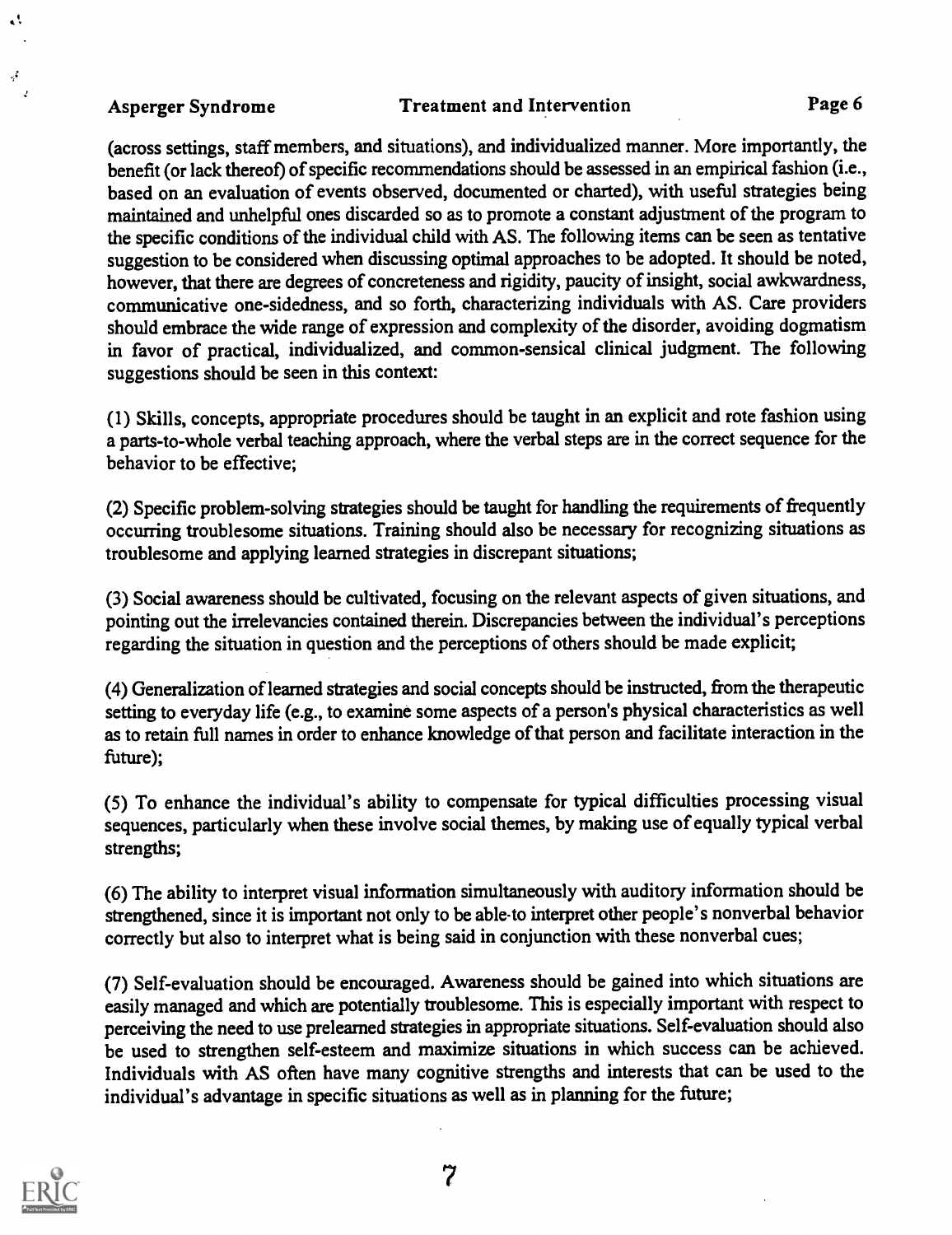Asperger Syndrome Treatment and Intervention Page 7<br>(8) Adaptive skills intended to increase the individual's self-sufficiency should be taught explicitly with no assumption that general explanations might suffice nor that he/she will be able to generalize from one concrete situation to similar ones. Frequently occurring problematic situations should be addressed by teaching the individual verbally the exact sequence of appropriate actions that will<br>result in an effective behavior. Rule sequences for e.g., shopping, using transportation, etc., should<br>be taught verbally an of specific behaviors to be taught may be derived from results obtained with the Vineland Adaptive Behavior Scales, Expanded Edition (Sparrow, Balla and Cicchetti, 1984), which assess adaptive behavior skills in the areas

(9) The individual with AS should be instructed on how to identify a novel situation and to resort to a pre-planned, well rehearsed list of steps to be taken. This list should involve a description of the situation, retrie

(10) The link between specific frustrating or anxiety-provoking experiences and negative feelings should be taught to the individual with AS in a concrete, cause-effect fashion, so that he/she is able to gradually gain som

(11) Additional teaching guidelines should be derived from the individual's neuropsychological<br>profile of assets and deficits; specific intervention techniques should be similar to those usually<br>employed for many subtypes

# **El** General Strategies for Communication Intervention and Social Skills Training

For most individuals with AS, the most important item of the educational curriculum and<br>treatment strategy involves the need to enhance communication and social competence. This<br>emphasis does not reflect a societal pressur

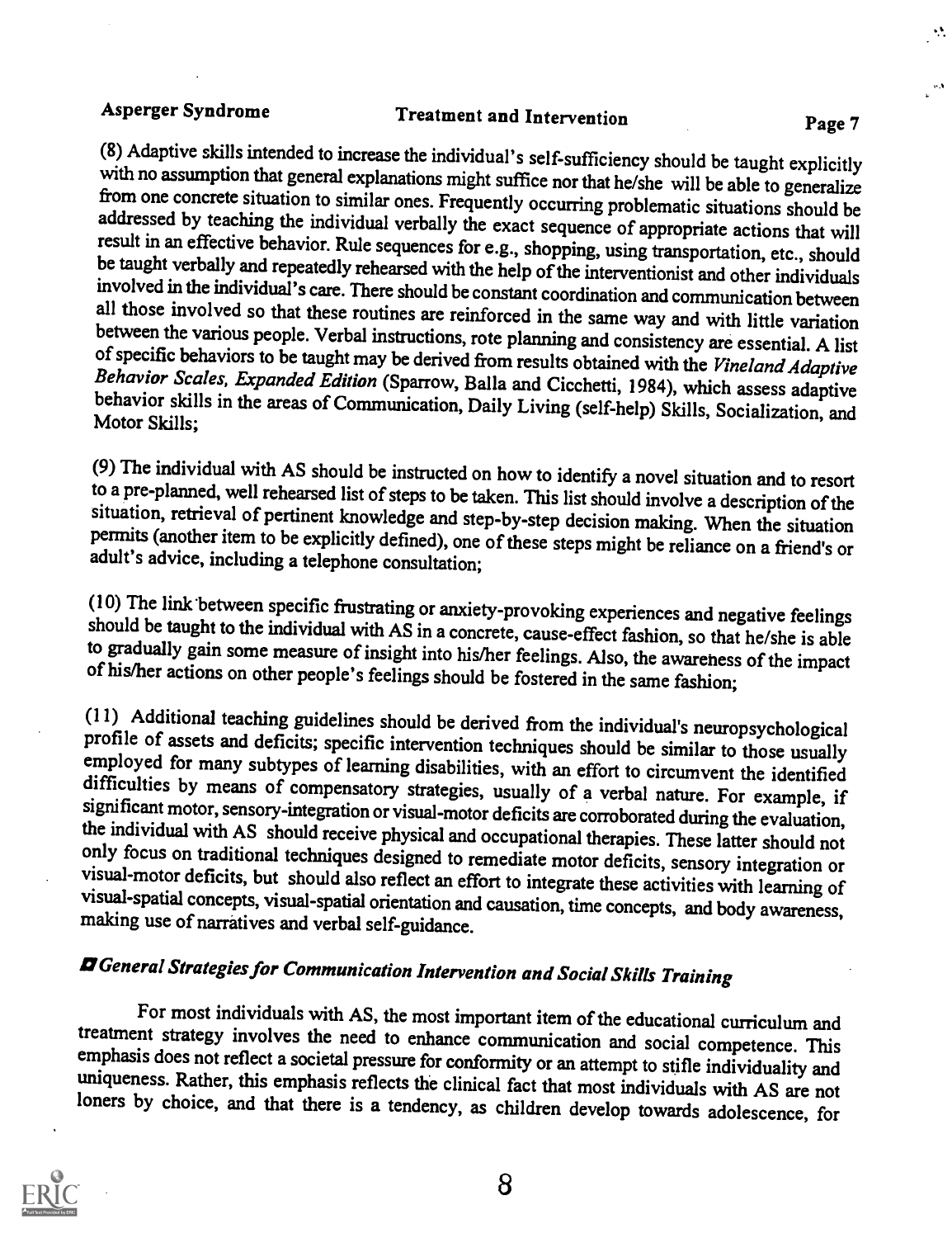$\mathbf{v}$ 

 $\mathcal{C}$ 

## Asperger Syndrome Treatment and Intervention Page 8

despondency, negativism, and sometimes, clinical depression, as a result of the individual's increasing awareness of personal inadequacy in social situations, and repeated experiences of failure to make and/or maintain relationships. The typical limitations of insight and self-reflection vis-à-vis others often preclude spontaneous self-adjustment to social and interpersonal demands. The practice of communication and social skills do not imply the eventual acquisition of communicative or social spontaneity and naturalness. It does, however, better prepare the individual with AS to cope with social and interpersonal expectations, thus enhancing their attractiveness as conversational partners or as potential friends or companions. The following are suggestions intended to foster relevant skills in this important area:

(1) Explicit verbal instructions on how to interpret other people's social behavior should be taught and exercised in a rote fashion. The meaning of eye contact, gaze, various inflections as well as tone of voice, facial and hand gestures, non-literal communications such as humor, figurative language, irony, sarcasm and metaphor, should all be taught in a fashion not unlike the teaching of a foreign language, i.e., all elements should be made verbally explicit and appropriately and repeatedly drilled. The same principles should guide the training of the individual's expressive skills. Concrete situations should be exercised in the therapeutic setting and gradually tried out in naturally occurring situations. All those in close contact with the individuals with AS should be made aware of the program so that consistency, monitoring and contingent reinforcement are maximized. Of particular importance, encounters with unfamiliar people (e.g., making acquaintances) should be rehearsed<br>until the individual is made aware of the impact of his/her behavior on other people's reactions to him/her. Techniques such as practicing in front of a mirror, listening to the recorded speech, watching a video recorded behavior, and so forth, should all be incorporated in this program. Social situations contrived in the therapeutic setting that usually require reliance on visual-receptive and other nonverbal skills for interpretation should be used and strategies for deciphering the most salient nonverbal dimensions inherent in these situations should be offered;

(2) The individual with AS should be taught to monitor his/her own speech style in terms of volume, rhythm, naturalness, adjusting depending on proximity to the speaker, context and social situation, and number of people and background noise;

(3) The effort to develop the individual's skills with peers in terms of managing social situations should be a priority. This should include topic management, the ability to expand and elaborate on a range of different topics initiated by others, shifting topics, ending topics appropriately and feeling comfortable with a range of topics that are typically discussed by same-age peers;

(4) The individual with AS should be helped to recognize and use a range of different means to interact, mediate, negotiate, persuade, discuss, and disagree through verbal means. In terms of formal properties of language, the individual may benefit from help in thinking about idiomatic language that can only be understood in its own right, and practice in identifying them in both text and conversation. It is be important to help the individual to develop the ability to make inferences, to predict, to explain motivation, and to anticipate multiple outcomes so as to increase the flexibility with which the person both thinks about and uses language with other people.

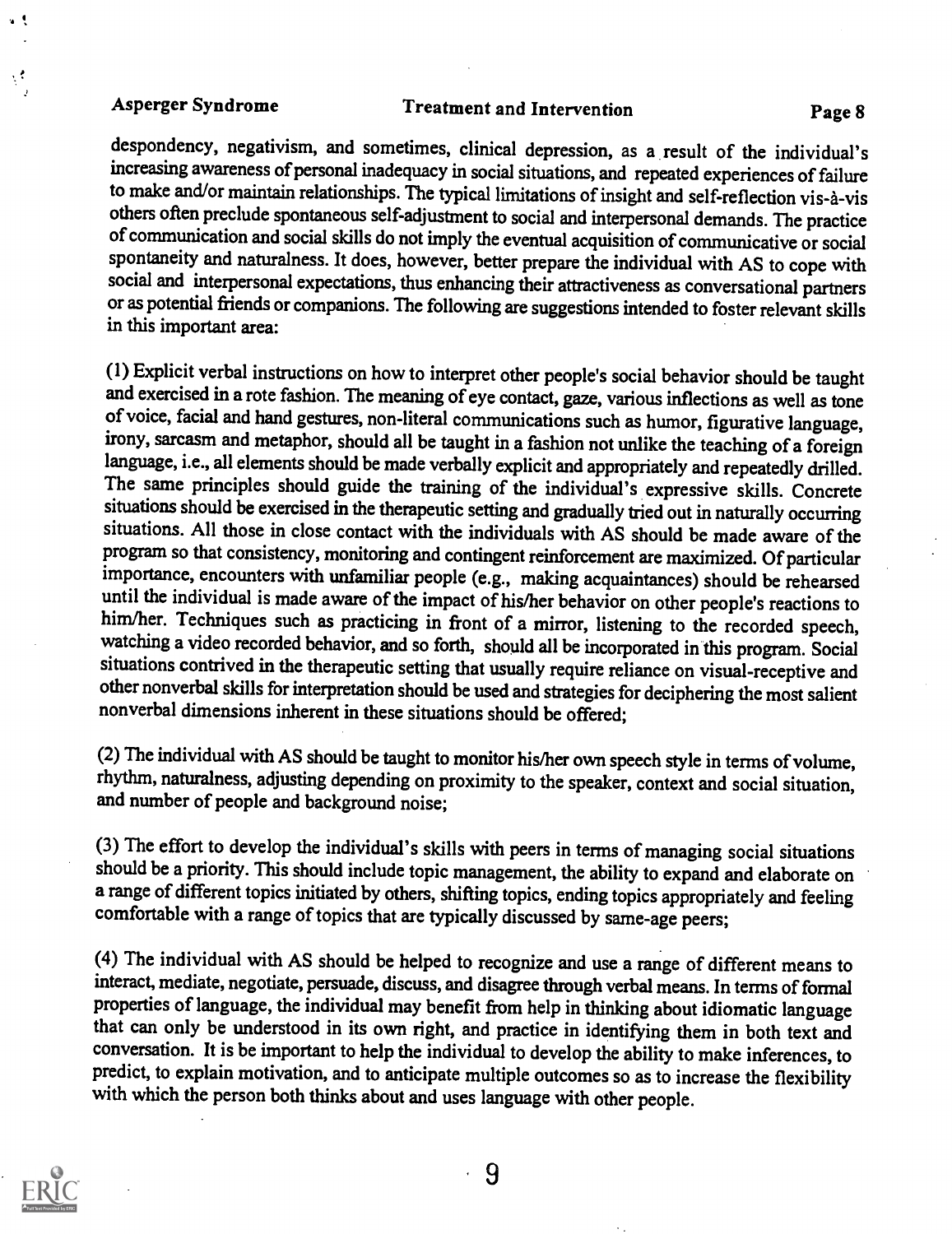# **Z** General Guidelines for Behavior Management

Individuals with AS often exhibit different forms of challenging behavior. It is crucial that<br>these behaviors are not seen as willful or malicious; rather, they should be viewed as connected to<br>the individual's disability

(1) Setting limits: a list of frequent problematic behaviors such as perseverations, obsessions, interrupting, or any other disruptive behaviors should be made and specific guidelines devised to deal with them whenever th

(2) Helping the individual with AS make choices: There should not be an assumption that the individual with AS makes informed decisions based on his/her own set of elaborate likes and dislikes. Rather he/she should be help

### OAcademic Curriculum

The curriculum content should be decided based on long-term goals, so that the utility of each item<br>is evaluated in terms of its long-term benefits for the individual's socialization skills, vocational<br>potential, and quali employment, such an interest or talent should be cultivated in a systematic fashion, helping the

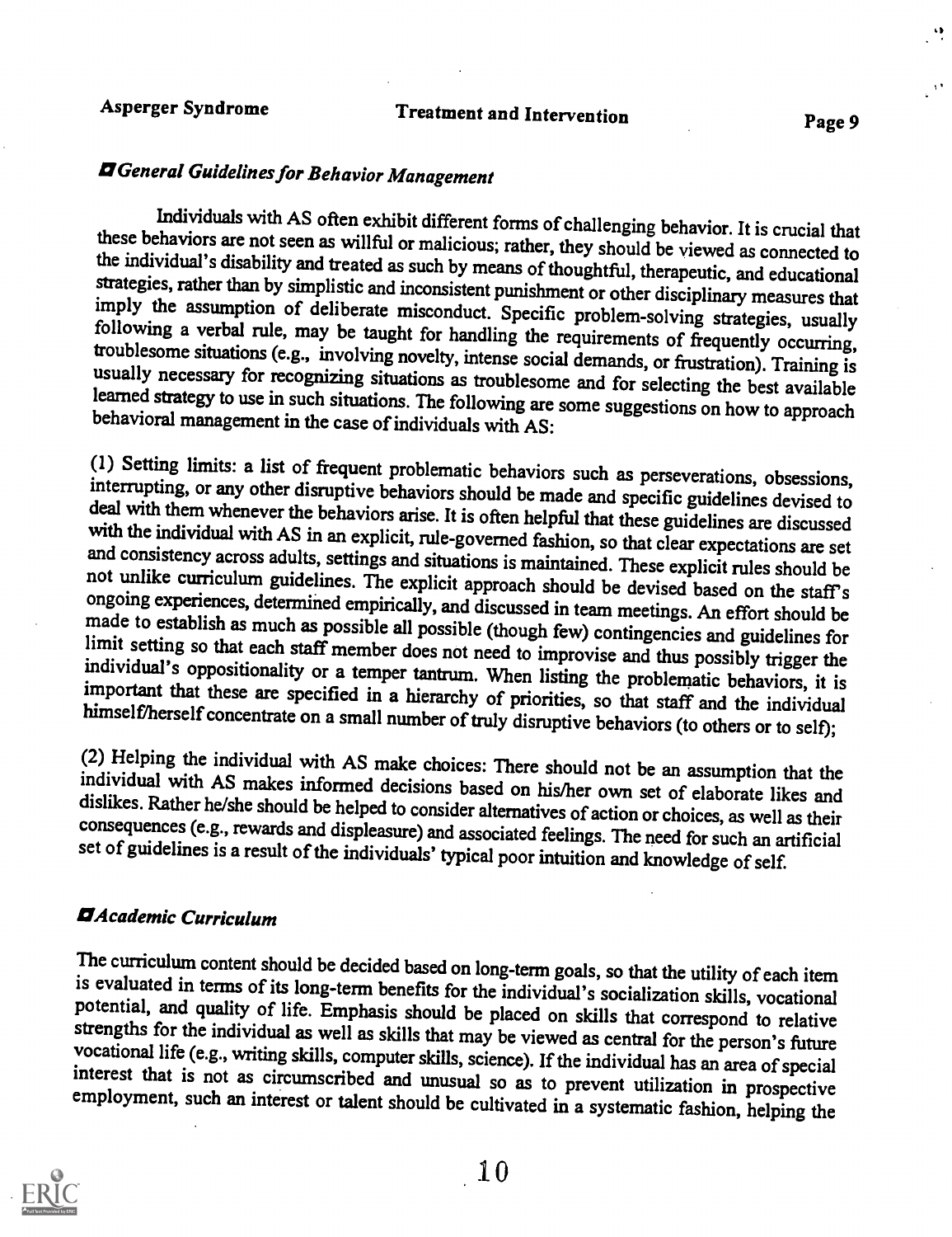t

 $\mathbf{r}^{\prime}$ 

Asperger Syndrome Treatment and Intervention Fage 10

individual learn strategies of learning (e.g., library, computerized data bases, Internet, etc.). Specific projects can be set as part of the person's credit gathering, and specific mentorships (topic-related) can be established with staff members or individuals in the community. It is often useful to emphasizee the utilization of computer resources, with a view to (a) compensate for typical difficulties in grapho-motor skills, (b) to foster motivation in self-taught strategies of learning, including the use of "on-line" resources, and (c ) to establish contact via electronic mail with other people who share some interests, a more non-threatening form of social contact that may evolve into relationships, including personal contact.

### 12 Vocational training

Often, adults with AS may fail to meet entry requirements (e.g., a college-degree) for jobs in their area of training, or fail to attain a job because of their poor interview skills, social disabilities, eccentricities, or anxiety attacks. Having failed to secure skilled employment (commensurate with their level of instruction and training), sometimes these individuals may be helped by well-meaning friends or relatives to find a manual job. As a result of their typically very poor visual-motor skills they may once again fail, leading to devastating emotional implications. It is important, therefore, that individuals with AS are trained for and placed in jobs for which they are not neuropsychologically impaired, and in which they will enjoy a certain degree of support and shelter. It is also preferable that the job does not involve intensive social demands. As originally emphasized by Hans Asperger, there is a need to foster the development of existent talents and special interests in a way as to transform them into marketable skills. However, this is only part of the task to secure (and maintain) a work placement. Equal attention should be paid to the social demands defined by the nature of the job, including what to do during meal breaks, contact with the public or co-workers, or any other unstructured activity requiring social adjustment or improvisation.

### **D** Self-support

As individuals with AS are usually self-described loners despite an often intense wish to make friends and have a more active social life, there is a need to facilitate social contact within the context of an activity-oriented group (e.g., church communities, hobby clubs, and self-support groups). The little experience available with the latter suggests that individuals with AS enjoy the opportunity to meet others with similar problems and may develop relationships around an activity or subject of shared interest.

### O Pharmacotherapy

Although little information about pharmacological interventions with individuals with AS is available, a conservative approach based on the evidence from autism should probably be adopted (McDougle, Price, and Volkmar, 1994). In general, pharmacological interventions with young children are probably best avoided. Specific medication might be indicated if AS is accompanied by

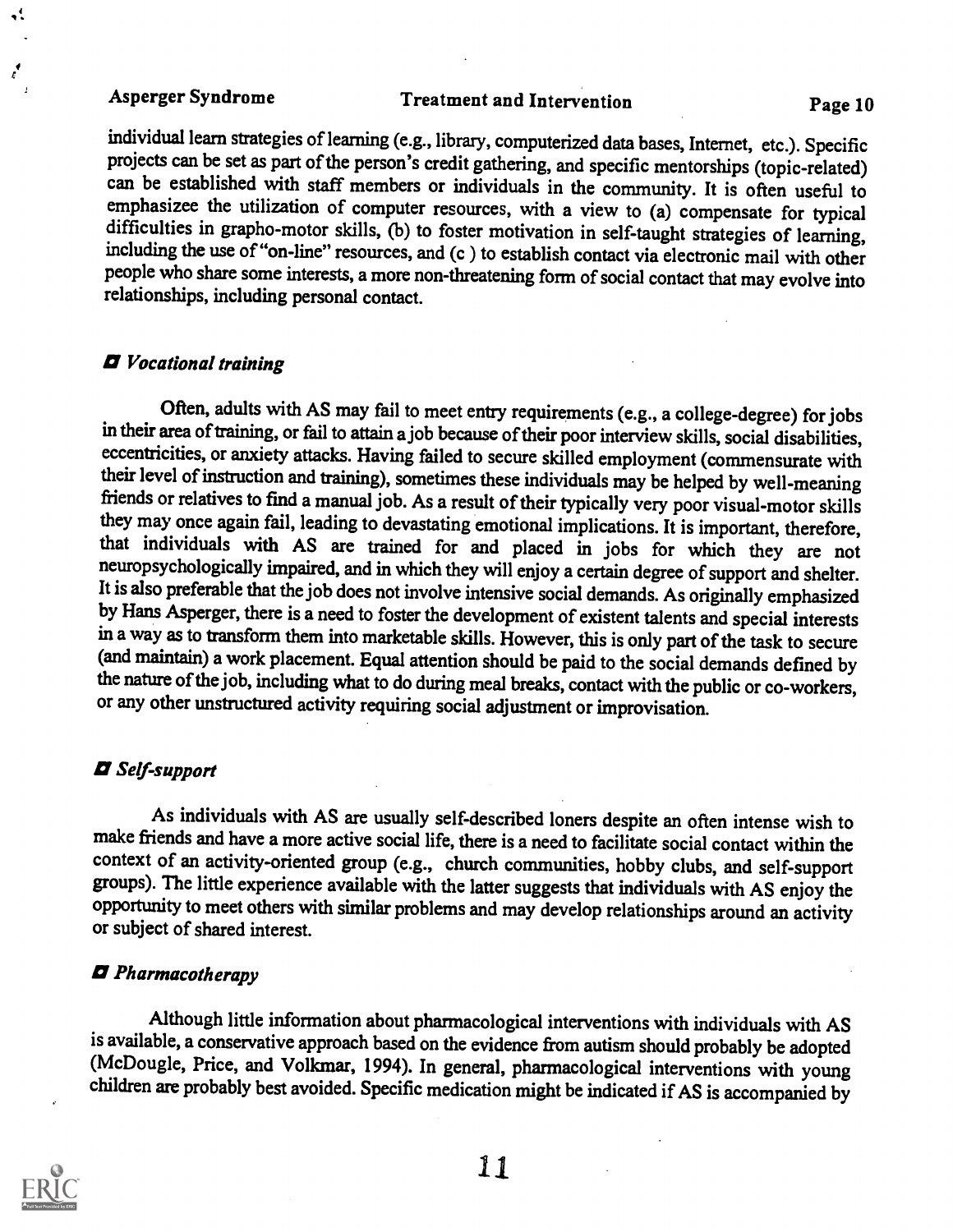$\mathcal{C}$ 

debilitating depressive symptoms, severe obsessions and compulsions, or a thought disorder. It is important for parents to know that medications are prescribed for the treatment of specific symptoms, and not to treat the disorder as a whole.

### **D**Psychotherapy

Although insight-oriented psychotherapy has not been shown to be very helpful, it does appear that fairly focused and structured counseling can be very useful for individuals with AS, particularly in the context of overwhelming experiences of sadness or negativism, anxiety, family functioning, frustration in regard to vocational goals and placement, and ongoing social adjustment.



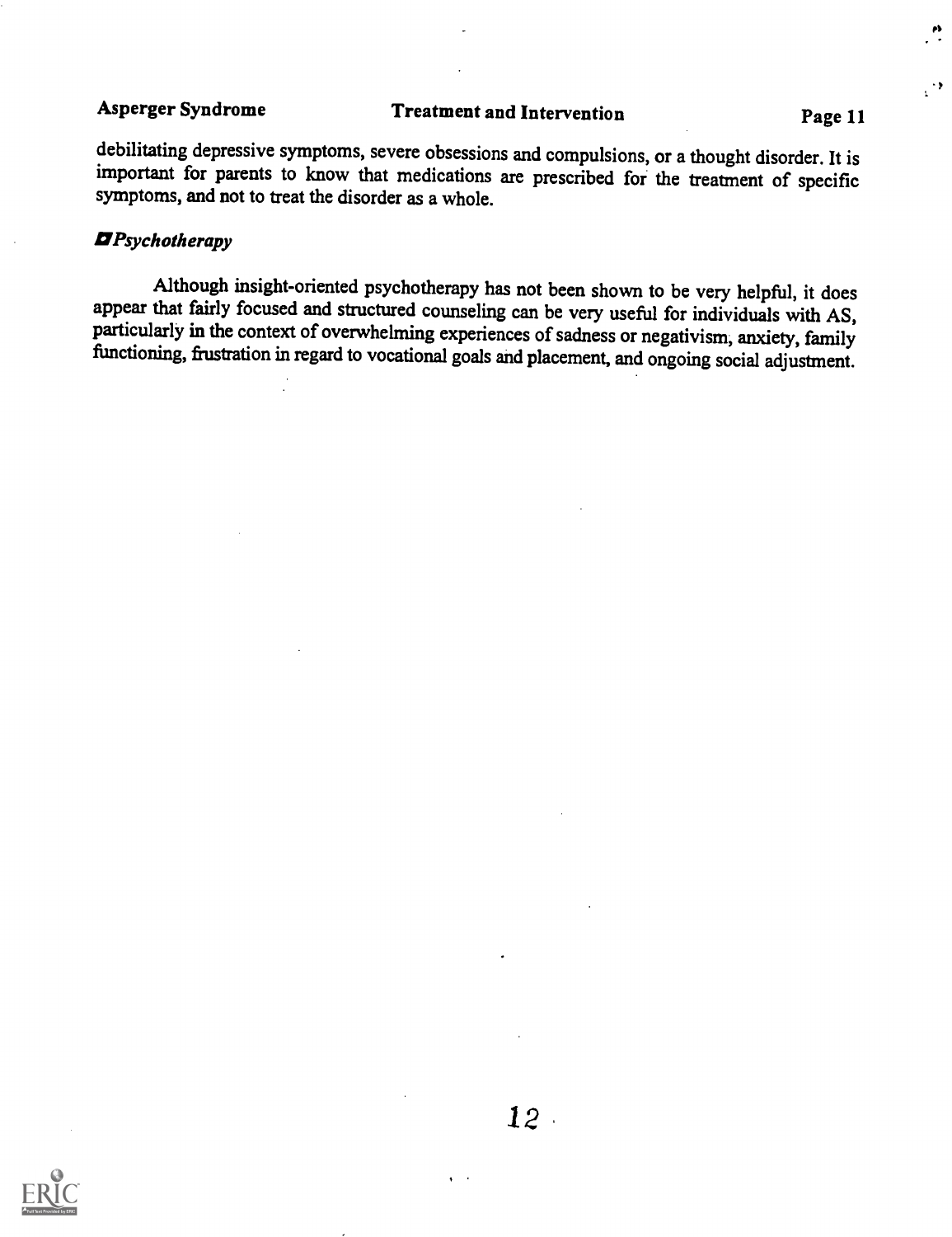$\mathbf{S}^{\mathbf{I}}$ 

ç.

 $\mathbf{v} = \mathbf{v} \times \mathbf{v}$ 

### Further reading:

Frith, U. (Ed.) (1991). Autism and Asperger syndrome. Cambridge, UK: Cambridge University Press.

Klin, A., and Volkmar, F.R. (1995). Guidelines for Parents: Assessment, Diagnosis, and Intervention of Asperger Syndrome. Pittsburgh, PA: Learning Disabilities Association of America. [this text can be obtained by request from LDAA].

Klin, A., and Volkmar, F.R. (1996). Asperger syndrome. In D.J. Cohen and Volkmar, F.R., (Eds.), Handbook of Autism and Pervasive Developmental Disorders. New York: Wiley.

McDougle, C.J., Price, L.H., and Volkmar, F.R. (1994). Recent advances in the pharmacotherapy of autism and related conditions. Child and Adolescent Psychiatric Clinic of North America, 3, 71- 90.

Mesibov, G.B. (1992). Treatment issues with high-functioning adolescents and adults with autism. In E. Schopler & G.B. Mesibov (Eds.), High-functioning individuals with autism. New York: Plenum Press.

Minskoff, E.H. (1980). Teaching approach for developing nonverbal communication skills in students with social perception deficits: Part I. The basic approach and body language clues. Journal of Learning Disabilities, 13(3), 118-124.

Minskoff, E.H. (1980). Teaching approach for developing nonverbal communication skills in students with social perception deficits: Part II. Proxemic, vocalic, and artifactual cues. Journal of Learning Disabilities, 13(4), 203-208.

Rourke, B. (1989). Nonverbal learning disabilities: The syndrome and the model. New York, Guilford Press.

Van Bourgondien, M.E., & Woods, A.V. (1992). Vocational possibilities for high-functioning adults with autism. In E. Schopler, & G.B. Mesibov (Eds.), High-functioning individuals with autism (pp. 227-242). New York: Plenum Press.

Wing, L. (1981). Asperger's syndrome: A clinical account. Psychological Medicine, 11, 115-130.

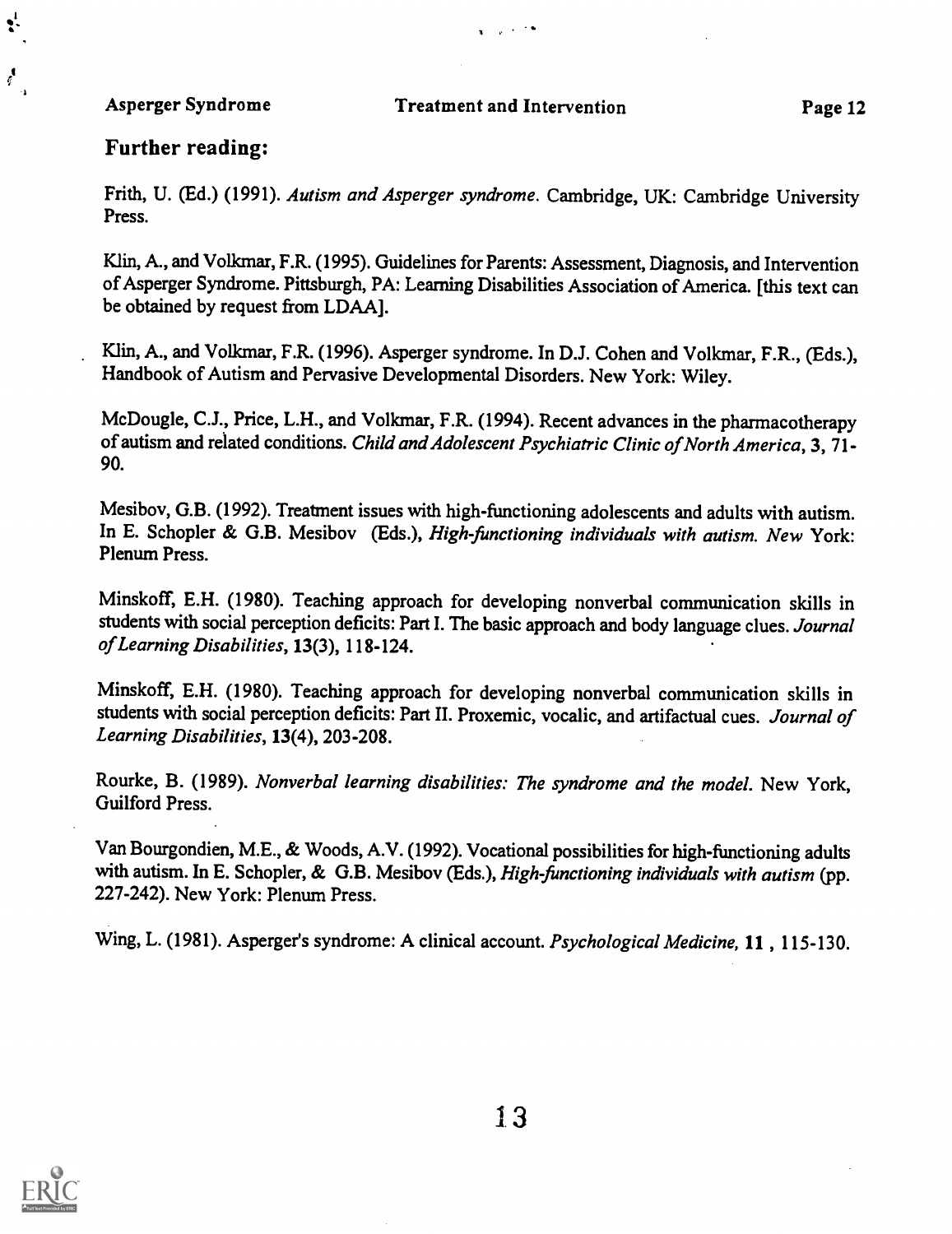

U.S. Department of Education Office of Educational Research and Improvement (OERI) National Library of Education (NLE) Educational Resources Information Center (ERIC)



# REPRODUCTION RELEASE

(Specific Document)

### I. DOCUMENT IDENTIFICATION:

| Title:<br>Aspergert syndrome: Treatment and Intervention |                          |  |
|----------------------------------------------------------|--------------------------|--|
| lin, PhD and<br>Feed Volkmar<br>Ami<br>Author(s):        | M()                      |  |
| <b>Corporate Source:</b><br>Yale Child Study Center      | <b>Publication Date:</b> |  |

## II. REPRODUCTION RELEASE:

In order to disseminate as widely as possible timely and significant materials of interest to the educational community, documents announced in the monthly abstract journal of the ERIC system, Resources in Education (RIE), are usually made available to users in microfiche, reproduced paper copy, and electronic media, and sold through the ERIC Document Reproduction Service (EDRS). Credit is given to the source of each document, and, if reproduction release is granted, one of the following notices is affixed to the document.

If permission is granted to reproduce and disseminate the identified document, please CHECK ONE of the following three options and sign at the bottom of the page.